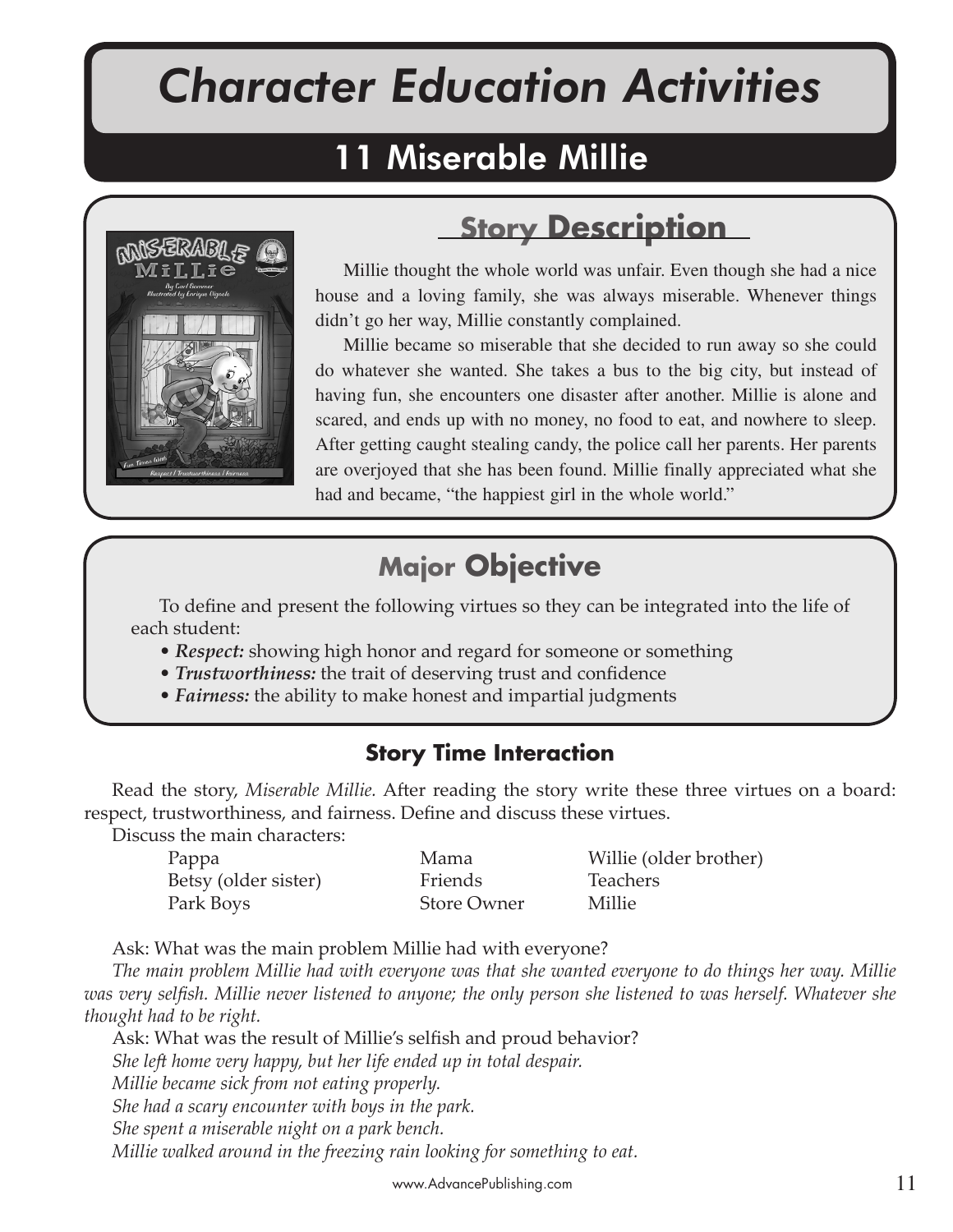#### Miserable Millie

*She ate someone's sandwich and became sick. She spent a miserable night in a cardboard box moaning, shivering, and throwing up. Millie stole candy and got caught. She sat in a police station wondering what would happen to her.*

### **Problem Solving**

Millie had a serious problem about thinking of others. She wanted everything to go her way. Everyone faces problems at one time or another. How do people solve problems peaceably? Make a poster for each of the following words with a definition for each one.

Negotiations: Two interested parties figure out a problem

Mediation: A neutral third party encourages the conversation and sets the rules Arbitration: A neutral third party tells how to solve the problem

Ask: How do conflicts start?

 *Conflicts start when two or more people don't agree about something. Sometimes it is very difficult to solve the problem, but by taking time to work through the problem, it can usually be resolved. Sometimes people needs outside help.* 

Ask the class to brainstorm some problem ideas.

Examples: Home—Who will take out the trash, do the dishes, clean the table, vacuum the house, etc.

Yard work—Who will weed the front yard, backyard, mow the lawn, rake the leaves, etc.

Game—Two students take opposite positions on how the game is to be played.

Classroom—Take Millie's argument that the teacher always picked on her for talking. One roleplays the teacher, the other plays Millie.

Pick four students to roleplay. Two students take the opposite sides of the issue. One student roleplays as the mediator (gives rules for trying to talk and encourages discussion), and the other student roleplays the arbitrator (helps by giving solutions). They are to try to have both sides come to a mutual agreement.

You can use the entire class as the arbitrator. Students offer suggestions on how to solve the conflict.

### **Thinking of Others**

Discuss various ways that students can present or use their talents to help their class, family, or community. Help students find a creative way to use their talents.

Ideas (which are limited only to the imagination!) include:

- Think of something to do that would make dad and mom happy.
- Perform a pantomime for the class or perform it for children in the hospital
- Volunteer for a class activity
- Write a poem or a song to share
- Sing a song or play a musical instrument for an elderly person in the community
- Offer to run an errand for a homebound neighbor or friend
- Help someone with a project
- Spread cheer with a smile and "Thanks!" to dad, mom, friend, or a neighbor
- Cheer someone up by giving them a sincere compliment
- Do a kind deed for someone who does not like you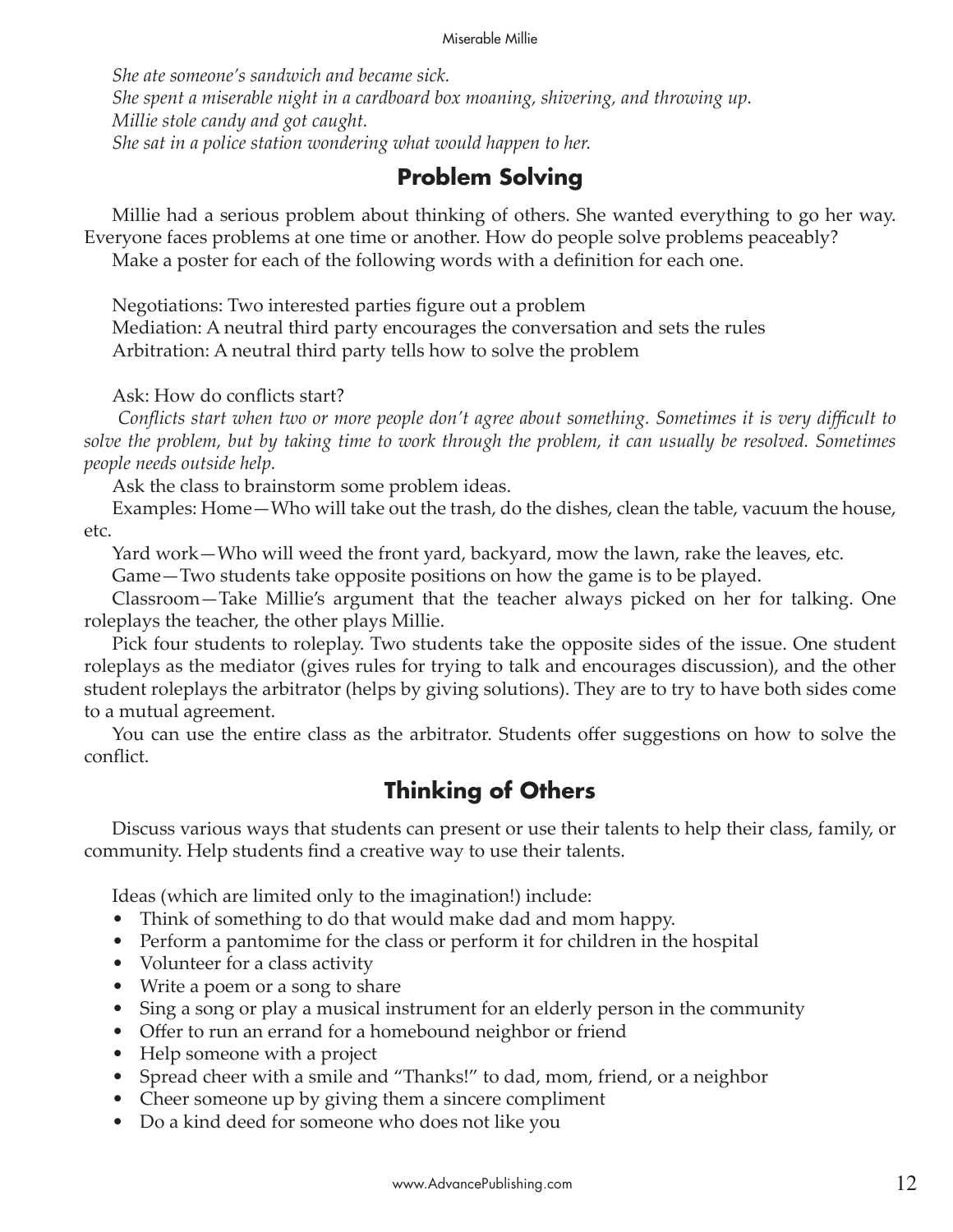#### **Food Guide Pyramid**

**Goal:** To teach children that to be healthy, they must eat the proper foods. Millie soon discovered that eating improperly can lead to negative results.

Get a copy of the "Food Guide Pyramid" and teach the guide to the students. If one is not accessible, go on the Web and put "Food Guide Pyramid" into the search engine. Stress that eating and exercising properly are essential for good health.

Ask: What was Millie's complaint about eating?

*Millie complained, "I can't eat whatever I want."*

What did Millie order for her first breakfast?

*Millie ordered a large hot fudge sundae with lots of whipped cream.*

What happened after she ate the hot fudge sundae loaded with whipped cream for breakfast?. *A�er eating the hot fudge sundae loaded with whipped cream she got a stomachache.* 

What did Millie order the next time she ate breakfast?

*Millie ordered orange juice, eggs, toast, and milk—the same food her mother o�en served for breakfast.*

#### **Understanding the Value of Money**

Many times children don't understand the value of money. Take a magazine, and clip pictures of various items to buy. For example: car, house, vacation trip like fishing or skiing, toys appropriate for your class, clothes, etc. Have various students hold them up in class.

Ask: What is common to all these pictures? It has to do with money.

*Everything you see costs money. Money does not grow on trees. Your parents have to work hard to earn enough money to supply your needs. Then if they have extra money they spend it on other things.*

What are some of the essential things of life?

*Food, shelter, clothing, and transportation are the essential things of life. Some parents make just enough money to pay for these essential items. Learn to appreciate the sacrifices your parents make to supply your needs.*

Hold up a \$1, \$5, \$10, and \$20 bills. If you have a \$100 bill, hold this up also. Discuss the minimum wage and how long people must work to earn \$100. Discuss federal, state, and city taxes. (This varies according to where you live.) Even if your parents make good money, they must pay taxes to the government.

Millie didn't understand the value of money. She stole money from her mother's purse and emptied her piggy bank. It didn't take long for Millie to realize it takes lots of money to live.

#### **Math—Spending Wisely**

Provide students with a large piece of paper, scissors, glue, and an old catalog or newspaper. They are to cut out items that they would like to buy. Give each student \$\_\_\_\_\_\_\_ to spend. They are to add up the items that they would like to buy. Students should be made to realize that they are limited on what they can buy.

Stress: If they apply themselves and get better paying jobs, they will have more to spend. If they quit school, they may get only 50 % of the money to buy something from the catalog or newspaper. If they graduate from high school, they get 75% of the money to spend. If they graduate from college, they get 100% of the money to spend. This is also an opportunity to teach about percentages.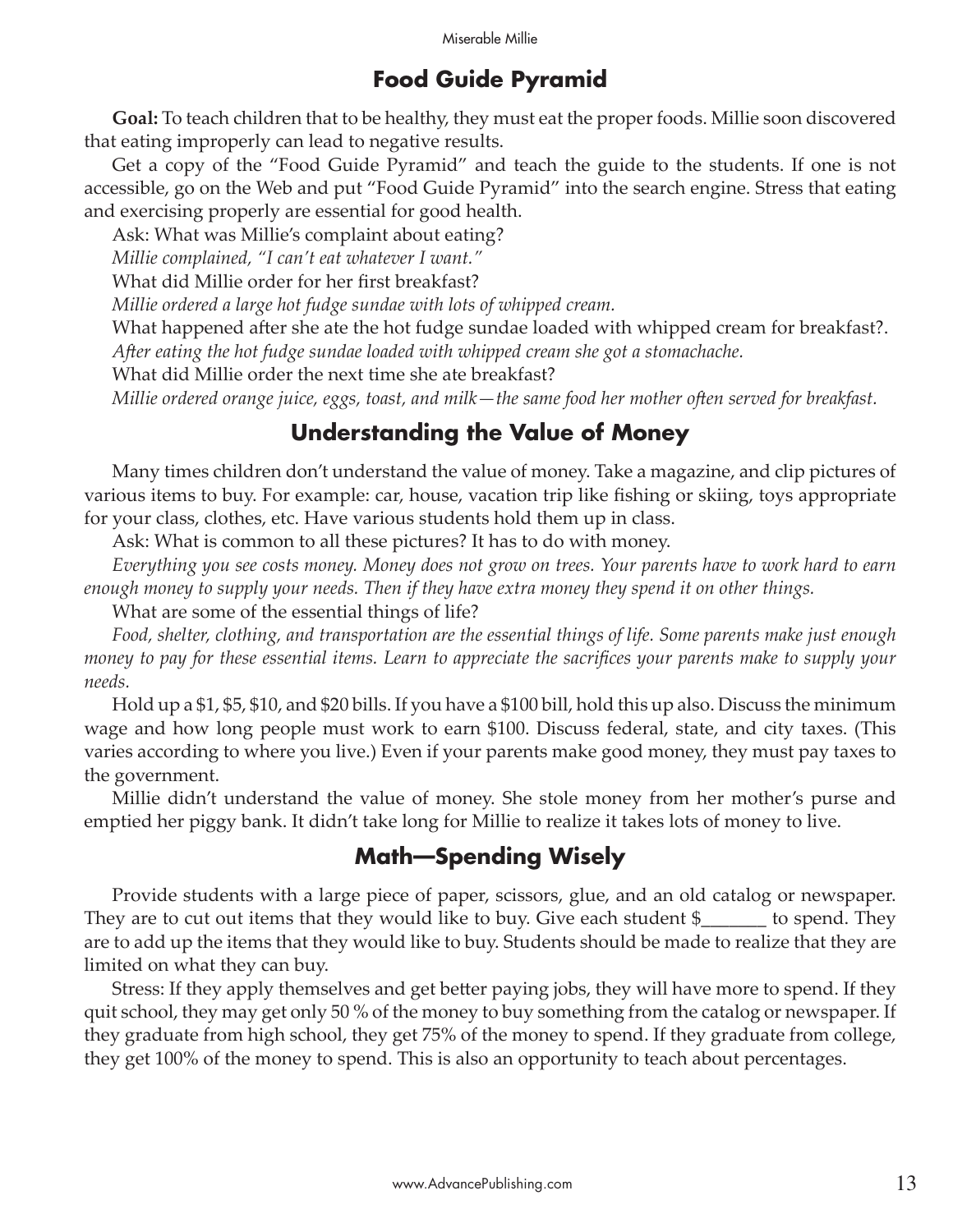#### Miserable Millie

It's Not Fair!

## **Social Studies/ US Government Why Are Police Necessary?**

Children need to learn that they are living in a society that has been shaped by wise men and women who thoughtfully created rules and privileges so that all citizens of this country could live free and happy lives. Introducing and defining terms associated with government will help them to make these ideas and concepts their own. One of the important roles of government is to make sure its citizens respect the rights of others. If these rights are violated, then punishment occurs.

Millie stole candy from the shop owner, and a policeman caught her. Police are public servants. Those obeying the law have nothing to fear from police; it's lawbreakers that must live in fear.

Ask: Who can define government?

*Government is composed of individuals or a council that administer the laws of a state or nation for the benefits of its citizens.*

Why do we need government?

*Government was created to keep the actions or conduct of people within the limits prescribed by the rules made for the safety of members of a city, state, or nation.*

Why do we need law enforcement?

*Law enforcement was created to enforce decisions made by the government for the public good.*

Notice how the police helped Millie by contacting her parents.

What was the police reaction when they saw Millie's mother wrap her arms around her, and kiss her and say over and over again, "I'm so happy to see you"?

*The police were glad they had saved another girl from the streets.*

#### **Art Project—Thank You Notes**

Lead the class in a discussion about the importance of giving thanks for what one has. Let students share about things that they are thankful for. Then have students in the class write a thank you note to someone they would like to thank. Encourage students to write something specific in the thank you note. Use this also as an art project. If the opportunity is available, let students make a number of thank you notes. Encourage students to write a separate thank you note to their parents. Better yet, have them write a thank you note to both parents.

When the students return to class after giving out their thank you notes, let them share the reactions they received from those receiving the thank you notes.

#### **Three-Legged Race**

**Goal:** To teach students the importance of cooperation.

*Lesson:* One of the important factors for winning the three-legged race is to have both students fully cooperate with each other. Instead of cooperating with others, Millie always wanted to do things her way. Those who want to win this race must cooperate with their partner.

**Preparation:** This game can be played a number of ways. For all games, students are to have two legs tied together.

*Running game:* All students are on the line. They are to race to a line on the other end. They can also race back. The first one crossing the line is the winner.

*Running game and pickup:* Each student is given a spoon, paper plate, and a piece of candy. The object is to both pick up their candy and carry the candy with the spoon. Hands cannot touch the